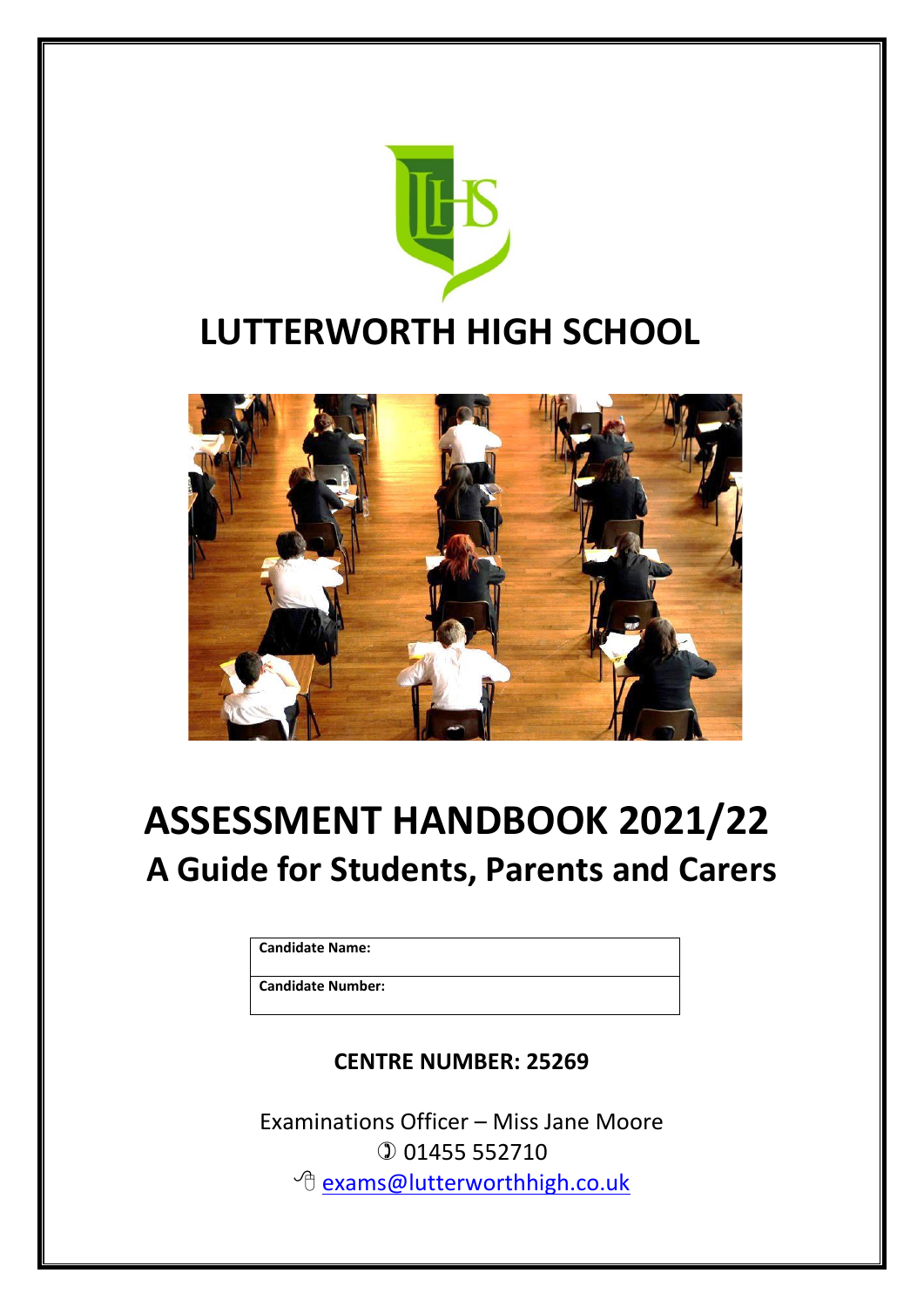## **INTRODUCTION**

Lutterworth High School is committed to ensuring that candidates are fully briefed on the examination and assessment processes in place and are made aware of the required Joint Council for Qualifications (JCQ) awarding body instructions and *Information for Candidates* documents.

This handbook has been produced to help you fully prepare yourself for your coursework and non-examined assessments. Please read it carefully and show it to your parents so that they are also aware of the regulations and procedures to follow in the event of any problems occurring.

Strict criteria must be followed for the conduct of examinations and assessments and Lutterworth High School is required to follow them precisely. You should, therefore, pay particular attention to the JCQ Notices printed in this handbook.

If you or your parents have any queries or need help or advice at any time before, during or after examinations, please contact:

A full examination handbook will be given to you nearer your exams which will outline all of the examination procedures and regulations.

Miss Jane Moore - Examinations Officer

- 01455 552710
- <sup>t</sup> [exams@lutterworthhigh.co.uk](mailto:exams@lutterworthhigh.co.uk)

### **Remember –we are here to help**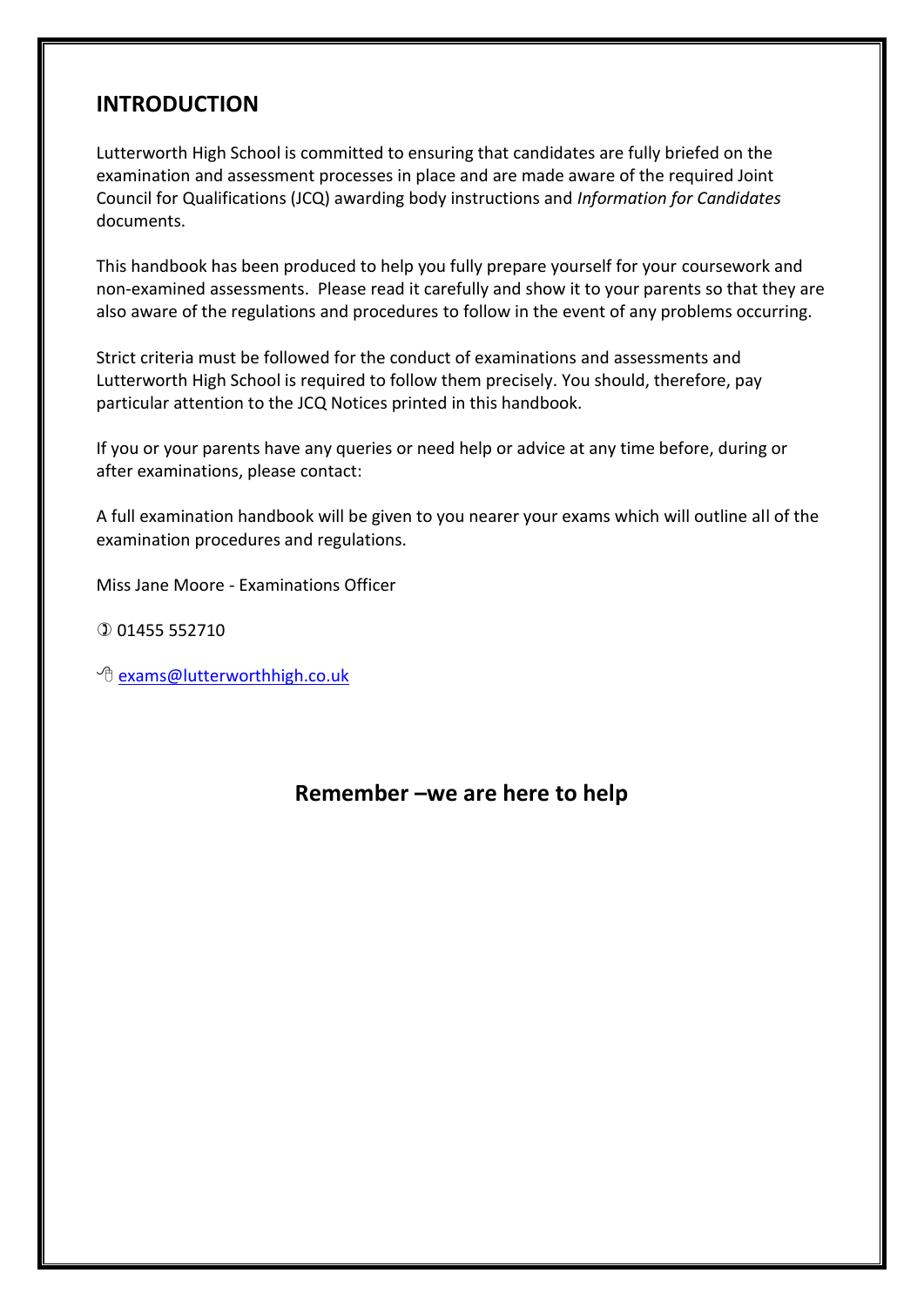## **Contents**

**NON EXAMINED ASSESSMENTS AND COURSEWORK ASSESSMENTS**

**EXAMINATION AND ASSESSMENT MALPRACTICE**

**JCQ INFORMATION FOR CANDIDATES**

- INFORMATION FOR CANDIDATES –USING SOCIAL MEDIA AND EXAMINATIONS/ASSESSMENTS
- INFORMATION FOR CANDIDATES COURSEWORK ASSESSMENTS
- INFORMATION FOR CANDIDATES NON-EXAMINATION ASSESSMENTS
- WARNING TO CANDIDATE POSTER
- UNAUTHORISED ITEMS POSTER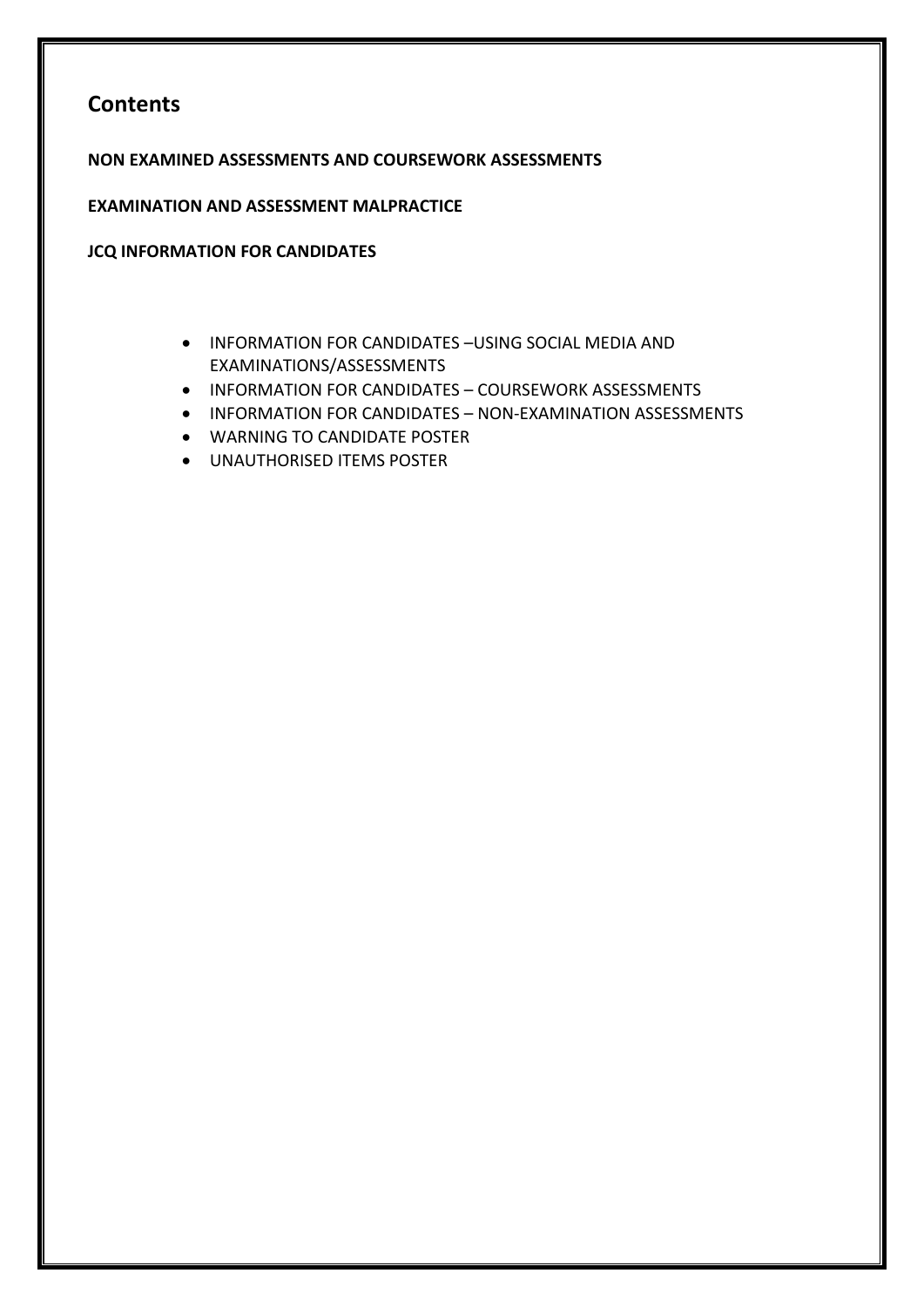#### **NON EXAMINED ASSESSMENTS AND CONTROLLED ASSESSMENTS**

Non-Examined Assessments and Controlled assessments are a part of some subjects. They are designed to assess skills such as a student's ability to carry out research, prepare tasks etc. Assessments are divided into 3 sections:

- a period of time when the teacher introduces the task and discusses research techniques etc.,
- a set period of time in which the students, either individually or as a group, research the task, and
- a semi-formal examination period where the students write up their findings. This final stage may be done in the classroom or an examination room, depending upon the subject, but whichever the venue, the examination regulations of no communicating, no mobile phones etc. will apply.

The JCQ rules concerning plagiarism apply to all controlled assessments (*see "Information for Candidates–Non Examined Assessments" and "Information for Candidates-Controlled Assessments" in the Appendices*).

Once completed, assessments are marked using the Awarding Body mark scheme. If you feel that the mark you have been awarded is incorrect, you must follow the steps laid down in the Internal Appeals Procedure, a copy of which can be found on the school website and in the Appendices section of this handbook. Any queries regarding controlled assessment marks must be resolved before the Awarding Body submission deadlines.

#### **EXAMINATION AND ASSESSMENT MALPRACTICE**

#### **What is malpractice?**

'Malpractice' is any act, default or practice, which is a breach of the JCQ regulations or which:

 Compromises, attempts to compromise or may compromise the process of assessment, the integrity of any qualification or the validity of an examination result or certificate.

This malpractice can occur in the course of an exam or assessment, including the preparation and authentication of any controlled assessments, the presentation of any practical work, the compilation of portfolios of assessment evidence and the writing of any examination paper.

#### **The following all constitute malpractice offences for which there are penalties imposed by the Examination Boards**

- Possessing a mobile telephone (even with the SIM card or battery removed), a watch, MP3/4, iPod, headphones or any other technological or web enabled device whilst in the examined assessment, exam room or quarantine room
- Failure to remove a wristwatch
- A breach of the instructions or advice given by an invigilator or Examination Board in relation to the examination rules and regulations
- Failing to abide by the conditions of supervision designed to maintain the security and integrity of the examinations
- Collusion working collaboratively with other candidates beyond what is permitted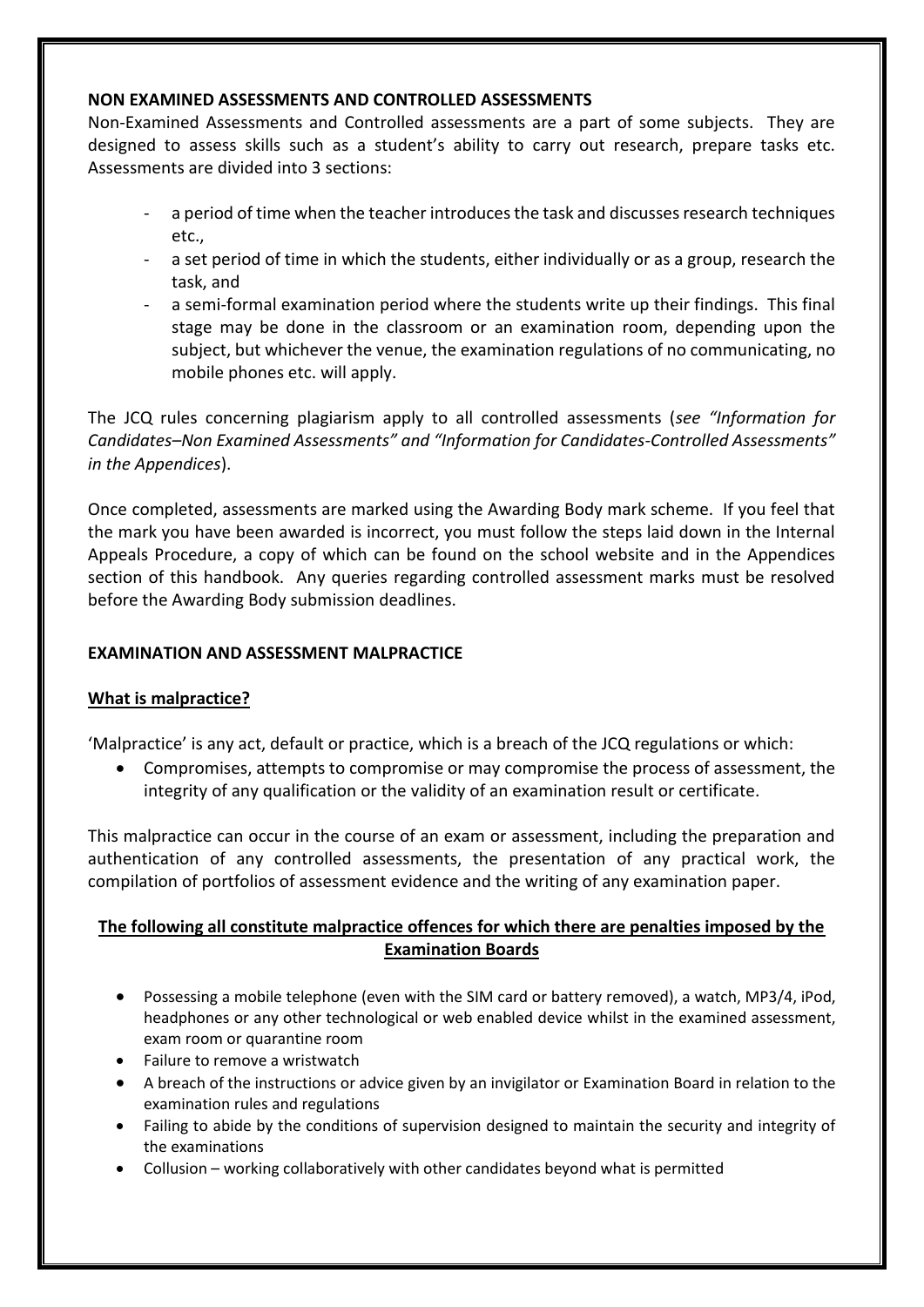- Copying from another candidate in controlled assessments or during an examination, including the misuse of IT
- Deliberate destruction of work including defacing your own script
- Disruptive behaviour in the examination room or assessment session, including the use of offensive language
- Talking in the exam room
- Communication between candidates written, verbal, facial expressions or gestures
- Using social media accepting, passing or distributing examination related information to/from others
- Taking unauthorised notes or paper into the examination room and/or using permitted notes/books that have been annotated, calculators/dictionaries when prohibited.
- Writing or symbols on hands/skin
- Including inappropriate, obscene or offensive materials in scripts or controlled assessments, including drawing/comments which could cause offense to others
- Plagiarism unacknowledged copying from published sources, including the internet; incomplete referencing
- Making a false declaration of authenticity using work of others and declaring it is your own work
- Theft of someone else's work (project or controlled assessment) to pass off as your own
- Leaving the examination room or quarantine room unescorted before the end of the exam or during clash supervision
- Impersonation deliberate using of wrong name or candidate number or arranging to be impersonated
- Altering results documentation, including certificates

**Make sure you know what you can and cannot do in an examination room, before it is too late. Do not take unnecessary risks otherwise all your efforts during the year could be wasted.**

#### **Penalties for possession of a mobile phone or electronic device – issued by JCQ**

If a mobile telephone or electronic device is found in a candidate's possession in an examination room, assessment room or quarantine room – **even if it is turned off** – it will be removed and a report made to the appropriate Examination Board. The Examination Boards operate a **nontolerance** policy on all candidates discovered to be in infringement of the regulations and state that any candidates discovered to have a mobile phone, or electronic device, with them during an assessment or examination faces disqualification.

| <b>TYPE OF OFFENCE - FAILURE TO HAND IN</b>             | <b>PENALTIES GIVEN</b> |
|---------------------------------------------------------|------------------------|
| MOBILE PHONE/WATCH/ELECTRONIC DEVICE                    |                        |
| Not in the candidate's possession but makes a noise in  | Penalty 1-2            |
| the examination room                                    |                        |
| In the candidate's possession, but no evidence of being | Penalties 2-4          |
| used by the candidate                                   |                        |
| In the candidate's possession and evidence of it being  | Penalties 5-9          |
| used by the candidate                                   |                        |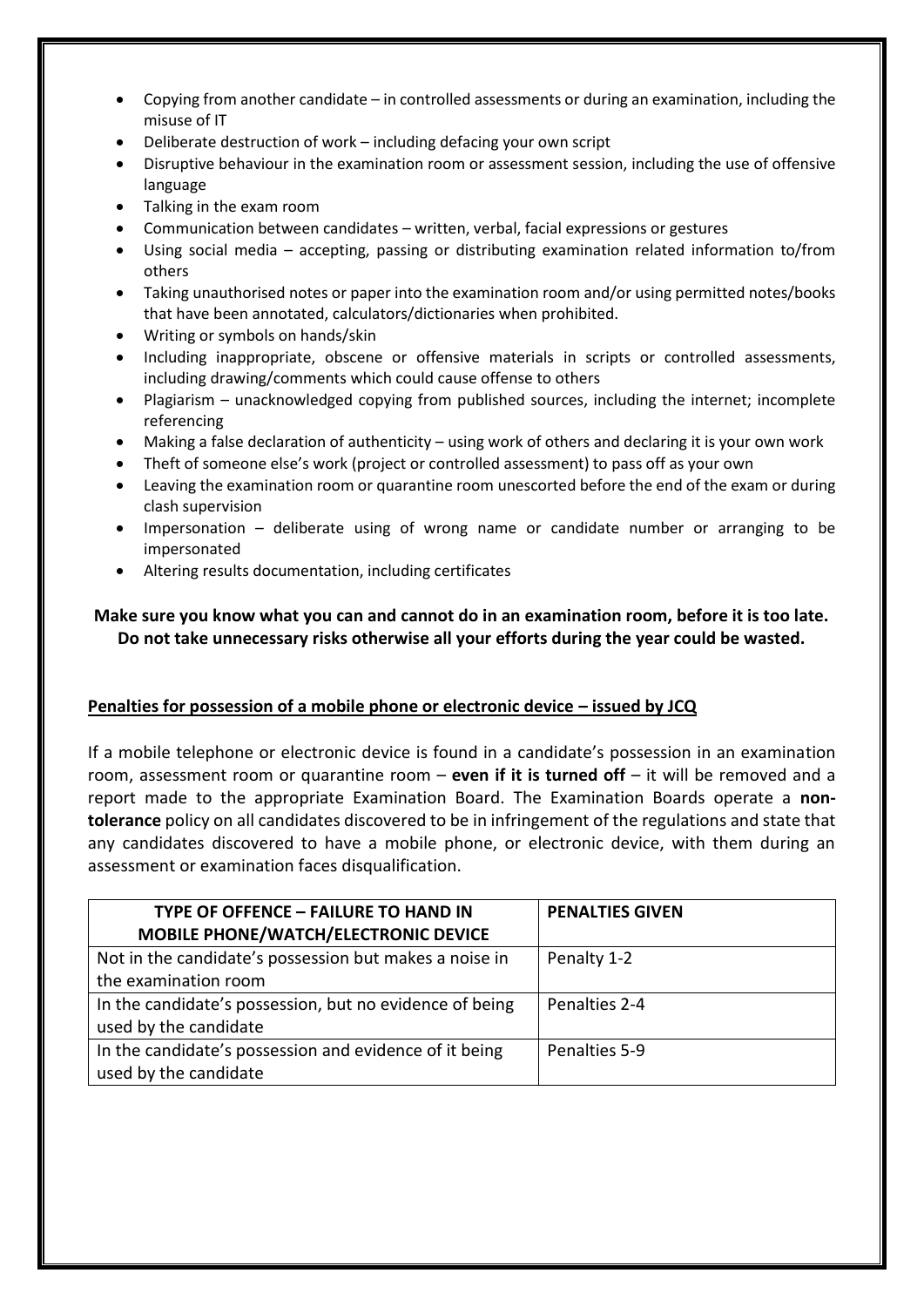#### **Penalties imposed against candidates for malpractice**

- $\bullet$  Penalty 1 Warning The candidate is issued with a warning that if the offence is repeated within a set period of time, further penalties will be applied
- Penalty  $2$  Loss of marks gained for a section The candidate loses all the marks gained for a section of the work. A section may be part of a component or a single piece of work for a controlled assessment
- Penalty 3 Loss of all the marks gained for a component The candidate loses all marks gained for a component
- Penalty 4 Loss of all the marks gained for a unit The candidate loses all the marks gained for a unit. This penalty usually still allows the candidate to aggregate or request certification
- $\bullet$  Penalty 5 Disqualification from the unit The candidate is disqualified from the unit and is therefore prevented from aggregating or requesting certification in the examination series
- Penalty 6 Disqualification from all units in one or more qualifications taken in the examination series

If circumstances suggest, penalty 5 may be applied to other units taken I the same examination series (units banked in previous series are retained)

 Penalty 7- Disqualification from the whole qualification The candidate is disqualified from the whole qualification taken in that series or academic year. This penalty can only be applied if the candidate has requested aggregation. Any units banked in previous series are retained, but the units taken in the present series and aggregation opportunity are lost. If the candidate has not requested aggregation then the option is penalty 6

- Penalty 8- Disqualification from all qualifications taken in the examination series If circumstances suggest, penalty 7 may be applied to other qualifications. It can only be applied to other qualifications if aggregation has been requested. Any units banked previously are retained but the units taken in the present series and the aggregation opportunity are lost. If the candidate has not requested aggregation then the option is penalty 6
- Penalty 9- Barred from entering examinations for a set period of time The candidate is barred from entering for one or more examinations for a set period of time. The penalty is applied in conjunction with any of the other penalties above if the circumstances warrant it.

**LHS also has the right to take further action against a student once a penalty has been imposed by the Examination Boards.**